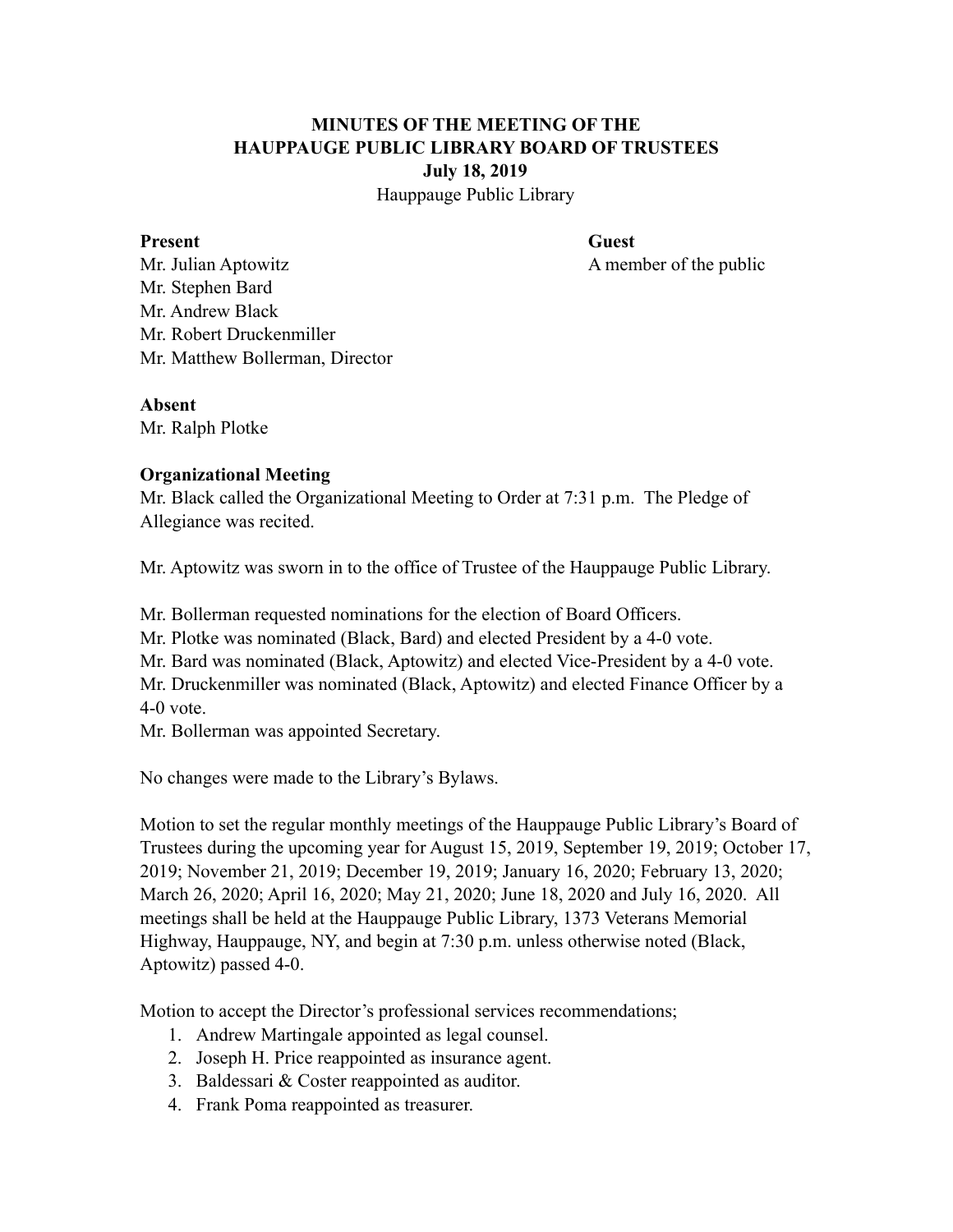## **July 18, 2019 Minutes (Page Two)**

- 5. Sterling National Bank was reappointed as bank for deposits.
- 6. Smithtown Messenger and Islip Bulletin were appointed as newspapers for public notice (Black, Druckenmiller) passed 4-0.

Motion by Black, second by Druckenmiller, that petty cash funds be established as follows for FY 2019-2020 passed 4-0.

| <b>TITLE</b> | <b>CUSTODIAN</b>                  | <b>AMOUNT</b> |
|--------------|-----------------------------------|---------------|
| Library      | Matthew Bollerman & Deepa Chandra | \$150.00      |

Motion to appoint the Board of Ethics members: Andrew Black, Anna Beltrani and Barbara Goodstone (Druckenmiller, Aptowitz) passed 4-0.

Motion to adjourn the Organizational Meeting at 7:44 p.m. (Aptowitz, Black) passed 4-0.

### **Regular Meeting**

Mr. Black called the Meeting to Order at 7:44 p.m.

Motion to accept the Minutes of the June 20, 2019 Board Meeting (Aptowitz, Black) passed 4-0.

#### **Treasurer's Report**

The Director reviewed the reports with the Board.

Motion to accept the July 18, 2019 operating warrant \$210,250.47 (Druckenmiller, Aptowitz) passed 4-0.

#### **Correspondence**

None

## **CEO's Report**

The CEO is recommending the Library ask the School District not to borrow money in order to receive their tax money in advance as it has done in the past. Based on the analysis, the Library should be in a position to cover its expenses without having to borrow. The Board agreed and ask the CEO to inform the School District. The Library has been approved as a member of the Long Island State Employees Credit Union. More details on this partnership are to come. On Friday, July 19 the Library will be undertaking their Long Table event, along with, a blues band. The weather is going to be very hot and muggy, but the staff feels prepared to handle any issues. A post card is being prepared to